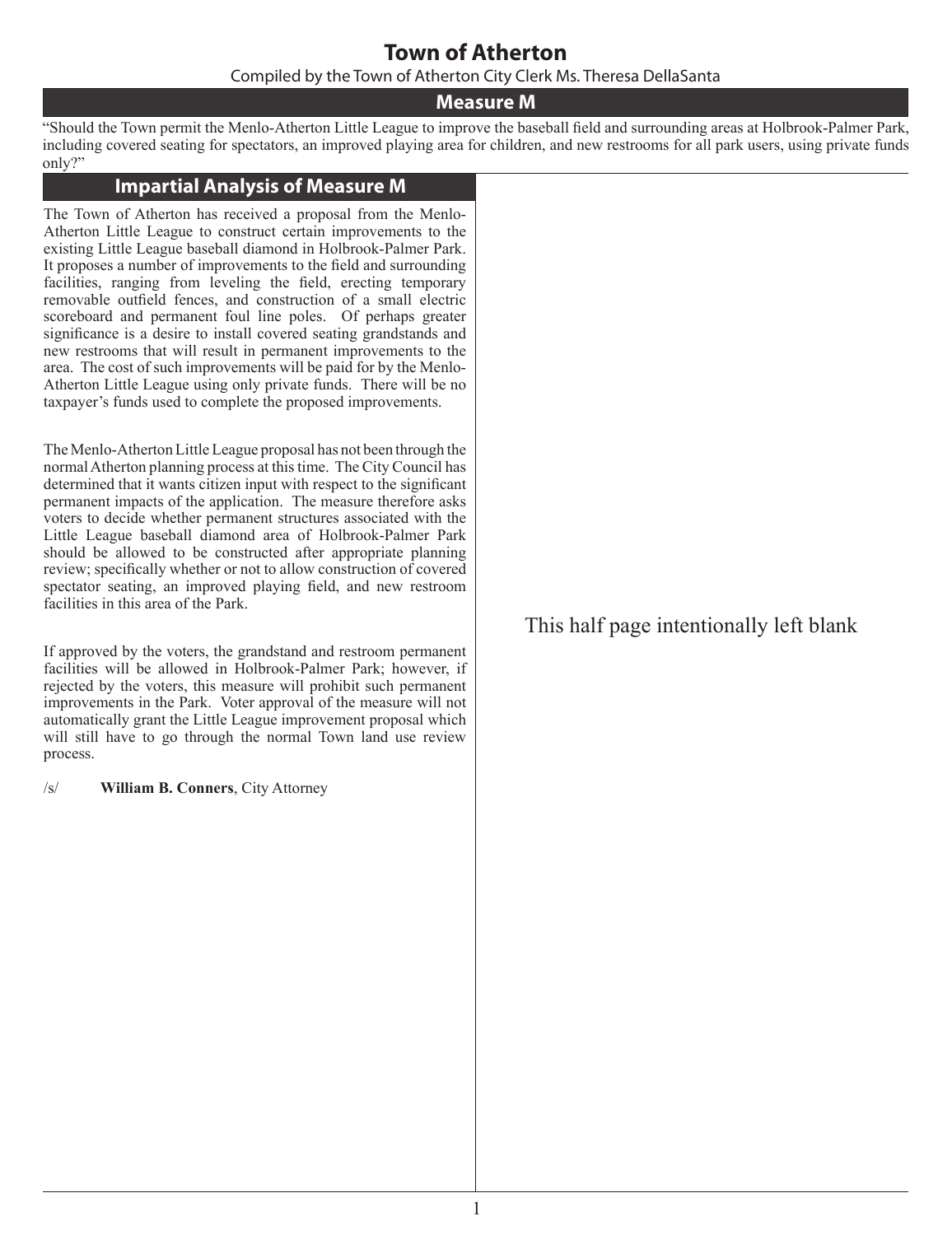# **Town of Atherton**

Compiled by the Town of Atherton City Clerk Ms. Theresa DellaSanta

| Arguments in support of or in opposition to the proposed laws are the opinions of the authors.                                                                                                                                                                                                                                                                                                                                                                                                                                 |                                                                                                                                                                                                                                                                                                                                                                                                                                                                                                                                         |  |  |  |  |  |
|--------------------------------------------------------------------------------------------------------------------------------------------------------------------------------------------------------------------------------------------------------------------------------------------------------------------------------------------------------------------------------------------------------------------------------------------------------------------------------------------------------------------------------|-----------------------------------------------------------------------------------------------------------------------------------------------------------------------------------------------------------------------------------------------------------------------------------------------------------------------------------------------------------------------------------------------------------------------------------------------------------------------------------------------------------------------------------------|--|--|--|--|--|
| <b>Argument in Favor of Measure M</b>                                                                                                                                                                                                                                                                                                                                                                                                                                                                                          | <b>Rebuttal to Argument in Favor of Measure M</b>                                                                                                                                                                                                                                                                                                                                                                                                                                                                                       |  |  |  |  |  |
| Atherton has been offered a wonderful gift which will cost nothing.<br>There is no downside – only tremendous upside for the community.                                                                                                                                                                                                                                                                                                                                                                                        | A new baseball field for our Park is a good idea but the presented<br>design is too large and will intrude on the park and its surroundings.<br>Unfortunately, the Town Council's decision to require a vote on the                                                                                                                                                                                                                                                                                                                     |  |  |  |  |  |
| Over the years, the baseball/softball field and surrounding area at<br>Holbrook-Palmer Park have become dilapidated and less safe. To<br>solve this problem, the Menlo-Atherton Little League has submitted<br>a plan to enhance, beautify and make safer an area of the park which<br>is regularly used by hundreds (if not thousands) of Athertonians<br>each year. The plan will be funded entirely by private donations<br>from people who believe deeply that we deserve a beautiful, safe<br>park for everyone to enjoy. | design has now presented an "up or down" decision without room<br>for negotiation. In light of what might happen at the park (moving<br>the library), it is difficult to tell what the effect of both buildings<br>would be to the overall appearance and function of the Park.<br>Additional parking for the library patrons as well as the spectators<br>who are supposed to fill the 200 seats at the baseball stadium would<br>seemingly overwhelm available parking and would require further<br>paving of meadow and grass areas. |  |  |  |  |  |
| This generous gift includes various enhancements to the existing<br>baseball/softball field, complete with:                                                                                                                                                                                                                                                                                                                                                                                                                    | It would seem prudent to determine whether or not the library is<br>going into the park prior to deciding on whether to build a new ball<br>field of the size and scope as presented in this design. A no vote                                                                                                                                                                                                                                                                                                                          |  |  |  |  |  |
| covered stands and dugouts designed to blend perfectly with<br>existing park structures;                                                                                                                                                                                                                                                                                                                                                                                                                                       | on Measure M would allow us to build a baseball field that would<br>better suit the surroundings – not something that might overwhelm                                                                                                                                                                                                                                                                                                                                                                                                   |  |  |  |  |  |
| new fencing to keep spectators and other park users out of<br>harm's way; and                                                                                                                                                                                                                                                                                                                                                                                                                                                  | the Park and its environment. We urge a NO vote on Measure M.                                                                                                                                                                                                                                                                                                                                                                                                                                                                           |  |  |  |  |  |
| a re-surfaced field to make it safer for baseball, softball, soccer,<br>and lacrosse, for which all or part of the field is used.                                                                                                                                                                                                                                                                                                                                                                                              | $\sqrt{s}$<br><b>Frank Merrill</b><br>August 20, 2012<br>Atherton resident & member, Park & Recreation                                                                                                                                                                                                                                                                                                                                                                                                                                  |  |  |  |  |  |
| As part of the plan, the Little League has offered to resurface the<br>park's tennis courts as well. This is a much needed improvement<br>which the Town has not provided funding.                                                                                                                                                                                                                                                                                                                                             | Commission<br>$\sqrt{s}$<br>Rachel M. Croft<br>August 20, 2012<br>Atherton resident and member, Atherton Tree Committee                                                                                                                                                                                                                                                                                                                                                                                                                 |  |  |  |  |  |
| This proposal is not limited to the baseball/softball field and tennis<br>courts. Indeed, it benefits all who enjoy the park. Many citizens are<br>well aware that the park is in dire need of new restrooms. The plan<br>includes new restrooms near the tennis courts which will be open<br>for all park users. In addition, the Little League has offered to plant<br>trees in surrounding areas to further beautify the landscape.                                                                                         |                                                                                                                                                                                                                                                                                                                                                                                                                                                                                                                                         |  |  |  |  |  |
| In this time of economic uncertainty, we have to rely on generous<br>citizens to fill gaps left by tight government budgets. Please accept<br>this gift to the Town. Vote YES on Measure M.                                                                                                                                                                                                                                                                                                                                    |                                                                                                                                                                                                                                                                                                                                                                                                                                                                                                                                         |  |  |  |  |  |
| $\sqrt{s}$<br>Robert B Hellman, Jr<br>August 15, 2012<br>Atherton resident & former board member & coach M-A<br>Little League                                                                                                                                                                                                                                                                                                                                                                                                  |                                                                                                                                                                                                                                                                                                                                                                                                                                                                                                                                         |  |  |  |  |  |
| <b>Robert Oyster</b><br>August 15, 2012<br>$\sqrt{s}$<br>Atherton resident & member of Park & Recreation<br>Commission                                                                                                                                                                                                                                                                                                                                                                                                         |                                                                                                                                                                                                                                                                                                                                                                                                                                                                                                                                         |  |  |  |  |  |
| <b>Gina Ryan</b><br>August 15, 2012<br>$\sqrt{s}$<br>Atherton resident & Board Member & Finance<br>Chairperson, M-A Little League                                                                                                                                                                                                                                                                                                                                                                                              |                                                                                                                                                                                                                                                                                                                                                                                                                                                                                                                                         |  |  |  |  |  |
| <b>David Wright</b><br>August 15, 2012<br>$\sqrt{s}$<br>Atherton resident & former Chairman of Atherton Park &<br><b>Recreation Commission</b>                                                                                                                                                                                                                                                                                                                                                                                 |                                                                                                                                                                                                                                                                                                                                                                                                                                                                                                                                         |  |  |  |  |  |
| <b>Steve Bouret</b><br>August 15, 2012<br>$\sqrt{s}$<br>Atherton resident & former Board Member & coach, MA<br>Little League                                                                                                                                                                                                                                                                                                                                                                                                   |                                                                                                                                                                                                                                                                                                                                                                                                                                                                                                                                         |  |  |  |  |  |